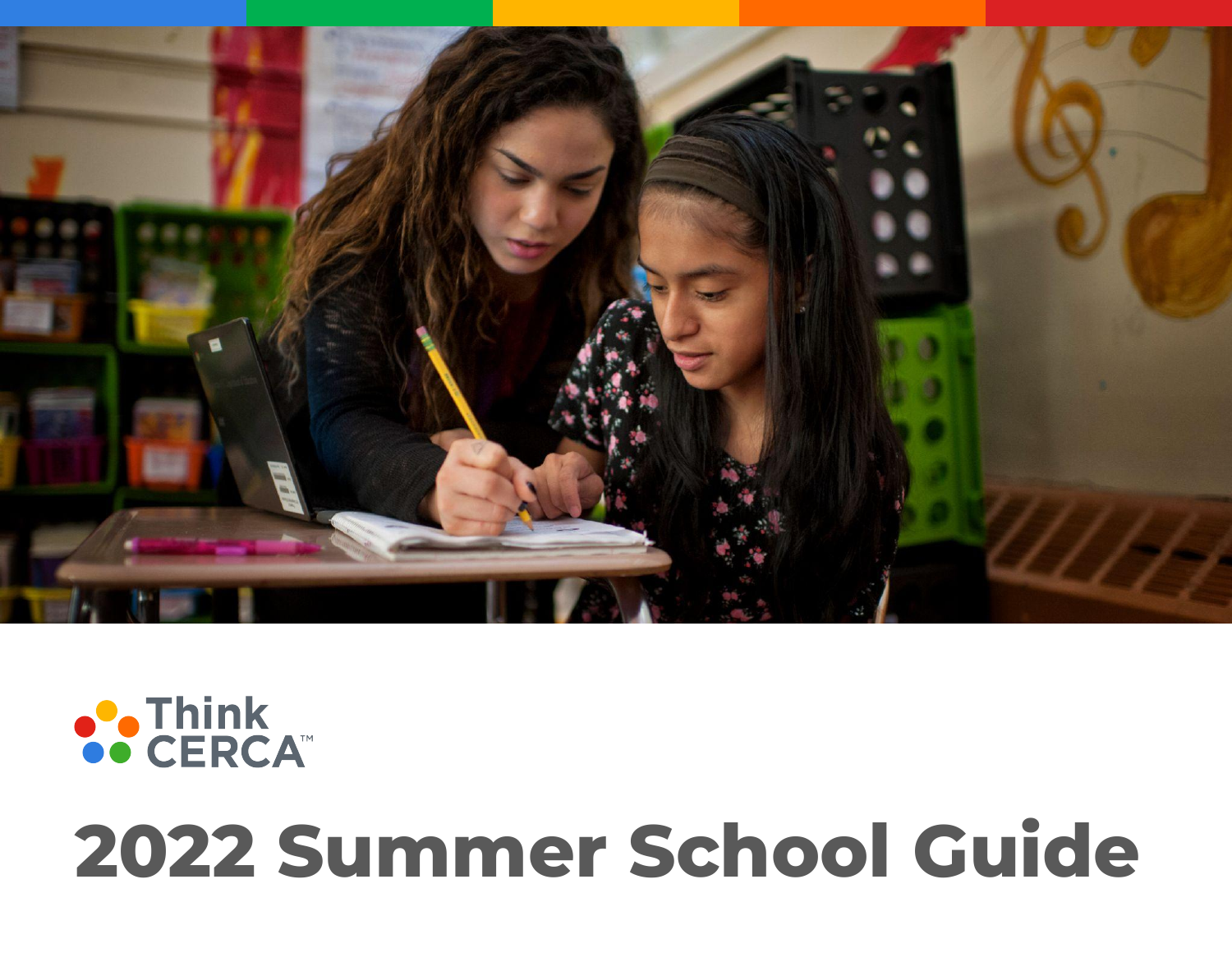**SUMMER SCHOOL 2022 ThinkCERCA has a proven and structured program for summer school.** 

Students need engagement and teachers need ready-made materials. We have them both in our summer school program.

Implement research-based routines quickly and easily to keep students engaged and on-task while teachers are free to build relationships and personalize learning.

The multi-week plans come with teacher presentations, online student lessons, and offline discussion and note-taking guides.



### **Research-based Best Practices**

Support for the whole instructional core



**CERCA Slides** Teacher-led or student self-paced Unit Guides



### **ThinkCERCA.com**

Technology-enabled Lessons with Built-in Best Practices



## **Student Guide**

Structured Collaboration and Inquiry-based Learning

### **WHERE TO FIND IT**

Implementation guide and our professional learning page.

### **WHY USE THEM**

Teacher's guides to support best practices in literacy instruction and important SEL supports for learners

### **WHERE TO FIND IT**

Found in Lesson Supports in modules

### **WHY USE THEM**

The ultimate Teaching Guide with Facilitation Notes and student-facing slideshows for self-paced learning

**WHERE TO FIND IT** learn.thinkcerca.com (online)

### **WHY USE THEM**

10 levels of maturity-agnostic differentiation in literacy across content areas and supports for English learning

### **WHERE TO FIND IT**

CERCA Slides Presentations link directly to in-app Lessons and Student Guides

### **WHY USE THEM**

Offline note-taking and structured peer-to-peer collaboration plus project-based learning resources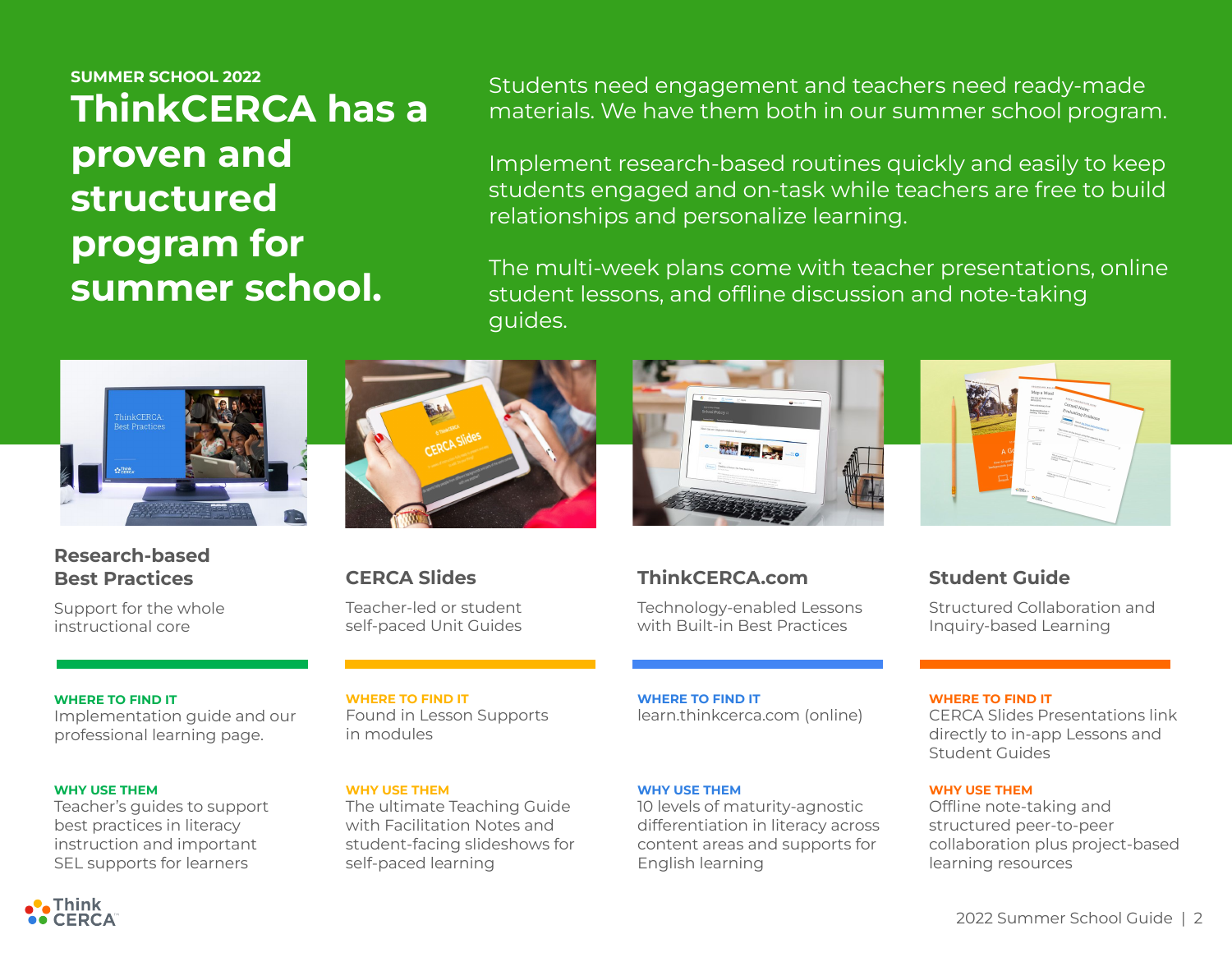**Overview:** Below is a suggested schedule to support teachers in implementing ThinkCERCA's **Argumentative Lessons**. Each week focuses on a specific aspect of CERCA, which is then supported through Skills Lessons and the Student Output expectation for each week.

**Teacher Training**: Explore our **Professional Learning** page for on-demand support.

### **WEEK 1:** [The Government Role in Healthy Eating](https://www.thinkcerca.com/cerca-slides-gov-role-in-healthy-eating?hsLang=en) (Click to access the lessons by grade level)

| <b>CERCA Focus</b>                           | What is CERCA?                                                                                                                                                                                                                                                                                                                                                                                                                                                                                |                                                                                                                                          |  |
|----------------------------------------------|-----------------------------------------------------------------------------------------------------------------------------------------------------------------------------------------------------------------------------------------------------------------------------------------------------------------------------------------------------------------------------------------------------------------------------------------------------------------------------------------------|------------------------------------------------------------------------------------------------------------------------------------------|--|
| <b>Mini-Lessons</b><br>30 minutes each       | Direct Instruction:<br>- What is CERCA?<br>- Summarizing<br>- Claims<br>- Evidence                                                                                                                                                                                                                                                                                                                                                                                                            | Skills Lessons:<br>-Claims in Arguments<br>-Selecting and Arranging Reasons<br>-Integrating Evidence<br>-Supporting Claims with Evidence |  |
| <b>Student</b><br><b>Engagement</b>          | See CERCA Slides and Student Guides<br>In week one the focus should be on setting goals and building community<br>CERCA Slides and Student Guides provide detailed instructions on every step of each lesson.                                                                                                                                                                                                                                                                                 |                                                                                                                                          |  |
| <b>Feedback on</b><br><b>Student Writing</b> | Provide general feedback based on student understandings and misconceptions. [Match nouns to appositives;<br>summarizing]<br>Provide individual feedback during conversations with students.<br>Use the quick score rubric to grade on claim, reasons, and evidence. Be sure to include descriptive feedback specifically<br>on Claims-try asking students to expand them using a new ending starting with because, but, or so.                                                               |                                                                                                                                          |  |
| <b>Student Output</b>                        | • Students complete Steps 1 and 2, and use the student guide activities as instructed.<br>• Step 3: Students highlight at least 5 pieces of evidence (for 1 or both sides) - (reasoning notes may not be required).<br>• Steps 5 & 6: Students write their claim with at least two reasons, and include at least 2 pieces of evidence to support<br>each reason.<br>• Students expand their peer's or an original sentences (claim or reasons/sub-claims) via but, because, and, so strategy. |                                                                                                                                          |  |

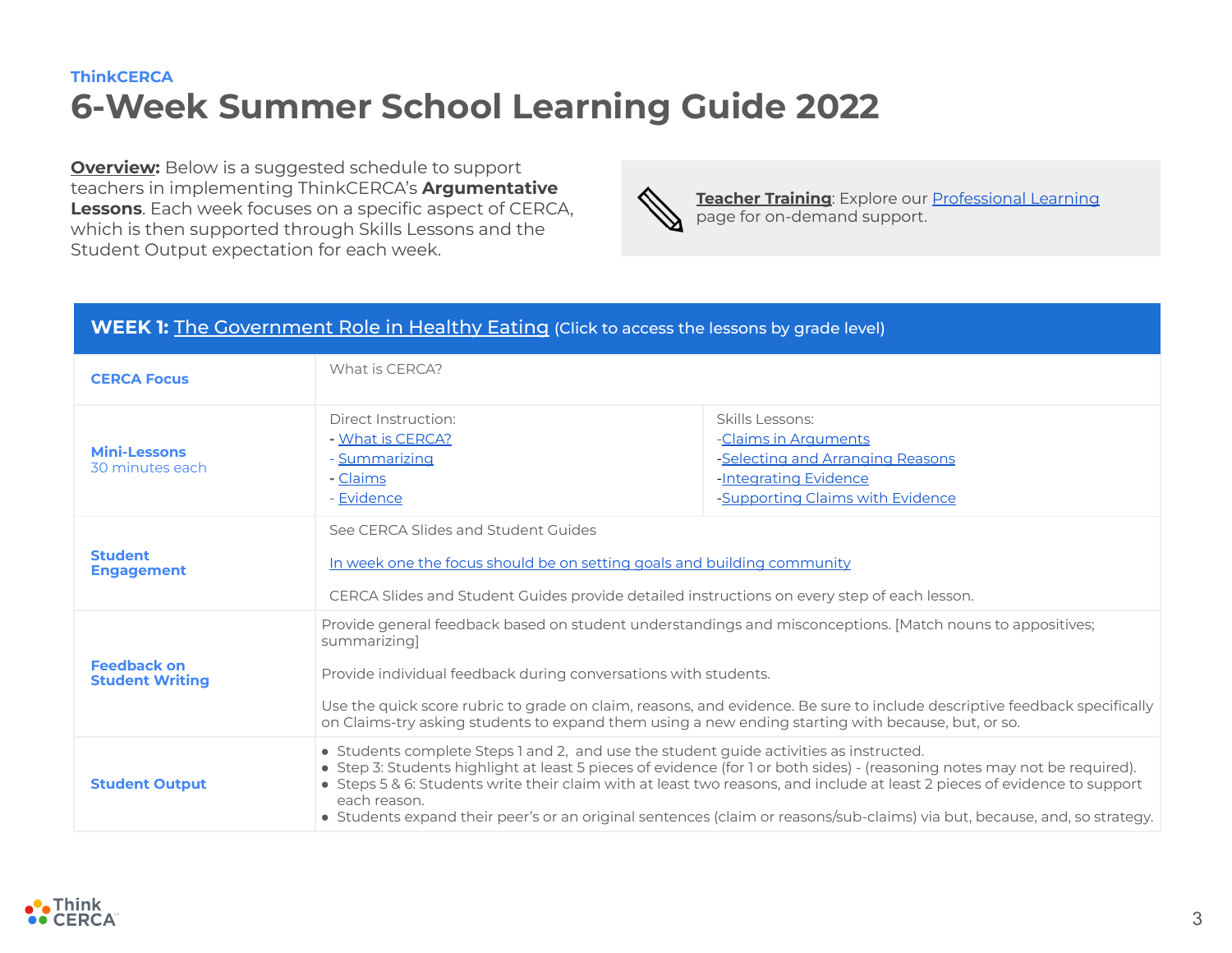| <b>WEEK 2: Poetry</b>                        |                                                                                                                                                                                                                        |                                                            |  |  |
|----------------------------------------------|------------------------------------------------------------------------------------------------------------------------------------------------------------------------------------------------------------------------|------------------------------------------------------------|--|--|
| <b>CERCA Focus</b>                           | Reasoning                                                                                                                                                                                                              |                                                            |  |  |
| <b>Mini-Lessons</b><br>30 minutes each       | Direct Instruction:<br>- Reasoning<br>- Transitions and Linking Words                                                                                                                                                  | Skills Lessons:<br>-Reasoning<br>-Transitions in Arguments |  |  |
| <b>Student</b><br><b>Engagement</b>          | Students peer edit each other's work using the writing checklist                                                                                                                                                       |                                                            |  |  |
| <b>Feedback on</b><br><b>Student Writing</b> | Use the quick score rubric to grade on claim, reasons, evidence, and reasoning. Be sure to include descriptive<br>feedback.                                                                                            |                                                            |  |  |
| <b>Student Output</b>                        | • Students complete Steps 1, 2, 3, and 4 as instructed (focusing on reasoning in Step 3).<br>• Steps 5 & 6: Students write their claim with 2 reasons, and include a piece of evidence with reasoning for each reason. |                                                            |  |  |

| <b>WEEK 3:</b> The Role of Machines          |                                                                                                                                                      |                                                                                       |  |  |
|----------------------------------------------|------------------------------------------------------------------------------------------------------------------------------------------------------|---------------------------------------------------------------------------------------|--|--|
| <b>CERCA Focus</b>                           | Counterargument, Audience                                                                                                                            |                                                                                       |  |  |
| <b>Mini-Lessons</b><br>30 minutes each       | Direct Instruction:<br>- Counterargument<br>- Audience                                                                                               | Skills Lessons:<br>-Counterarguments<br>-Audience<br>-Characteristics of Formal Style |  |  |
| <b>Student</b><br><b>Engagement</b>          | Students work collaborate on this graphic organizer, then complete Step 5 online.                                                                    |                                                                                       |  |  |
| <b>Feedback on</b><br><b>Student Writing</b> | Use the rubric score rubric to grade all components. Be sure to include descriptive feedback and provide<br>opportunities for student revision.      |                                                                                       |  |  |
| <b>Student Output</b>                        | • Students complete all 6 Steps as instructed.<br>• Students focus on including a strong counterargument and including audience appropriate language |                                                                                       |  |  |

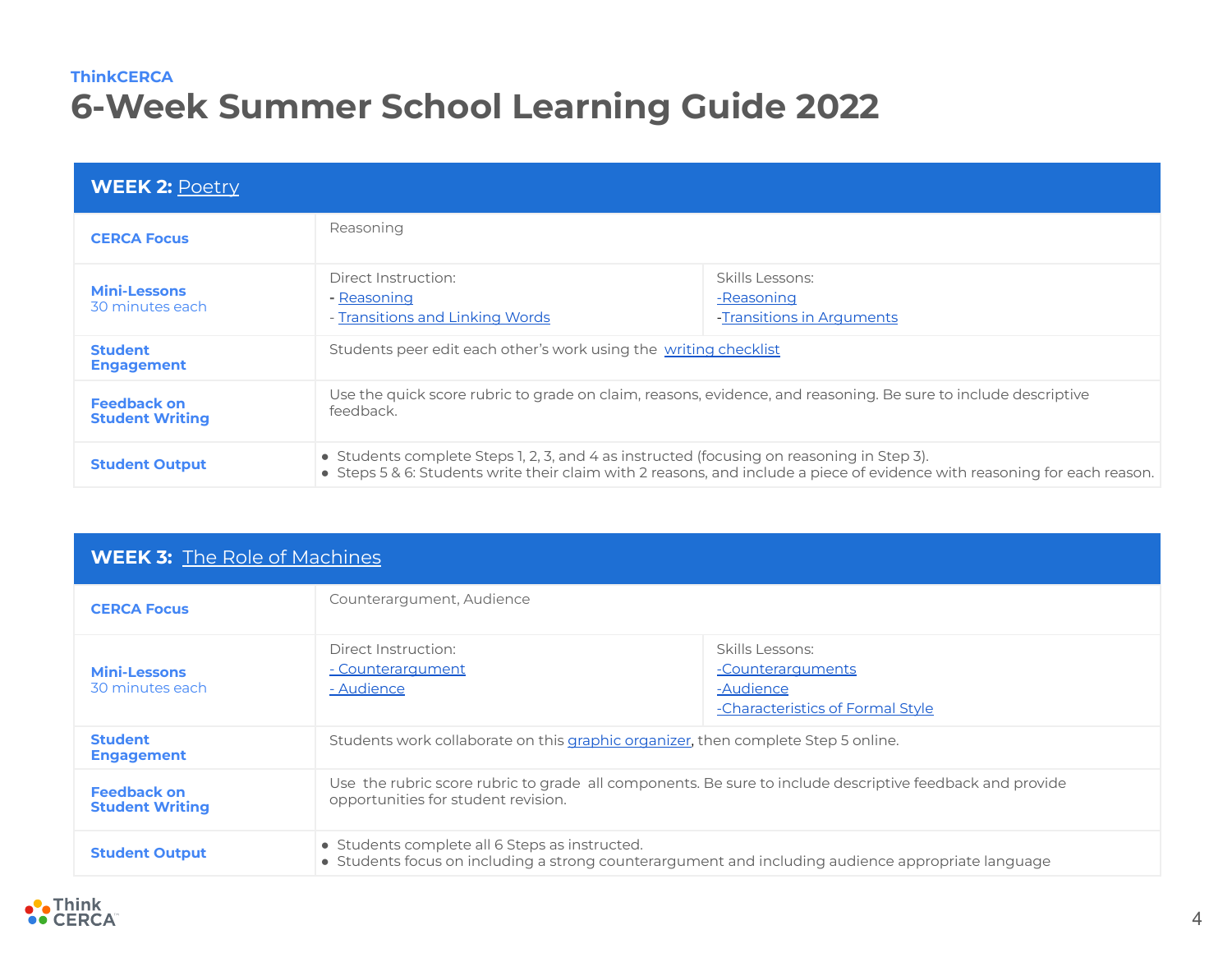| <b>WEEK 4: Video Games</b>                   |                                                                                                                                                            |                                                       |  |
|----------------------------------------------|------------------------------------------------------------------------------------------------------------------------------------------------------------|-------------------------------------------------------|--|
| <b>CERCA Focus</b>                           | <b>Evaluating Evidence</b>                                                                                                                                 |                                                       |  |
| <b>Mini-Lessons</b><br>30 minutes each       | Direct Instruction:<br><b>Supporting Claims with Evidence</b>                                                                                              | Skills Lessons:<br>-Supporting Opinions with Evidence |  |
| <b>Student</b><br><b>Engagement</b>          | CERCA Slides Student Guide.                                                                                                                                |                                                       |  |
| <b>Feedback on</b><br><b>Student Writing</b> | Use the rubric score rubric to grade all components.                                                                                                       |                                                       |  |
| <b>Student Output</b>                        | • Students complete all 6 Steps as instructed.<br>• Students finalize Step 6 with at least 2-3 pieces of evidence from the text that supports each reason. |                                                       |  |

| <b>WEEK 5:</b> Social Media                  |                                                                                                                                             |                              |  |
|----------------------------------------------|---------------------------------------------------------------------------------------------------------------------------------------------|------------------------------|--|
| <b>CERCA Focus</b>                           | Reasoning                                                                                                                                   |                              |  |
| <b>Mini-Lessons</b><br>30 minutes each       | Direct Instruction:<br>Reasoning                                                                                                            | Skills Lessons:<br>Reasoning |  |
| <b>Student</b><br><b>Engagement</b>          | CERCA Slides Student Guide.                                                                                                                 |                              |  |
| <b>Feedback on</b><br><b>Student Writing</b> | Use the rubric score rubric to grade all components.                                                                                        |                              |  |
| <b>Student Output</b>                        | • Students complete all 6 Steps as instructed.<br>• Students finalize Step 6 with at least 1 piece of reasoning for each piece of evidence. |                              |  |

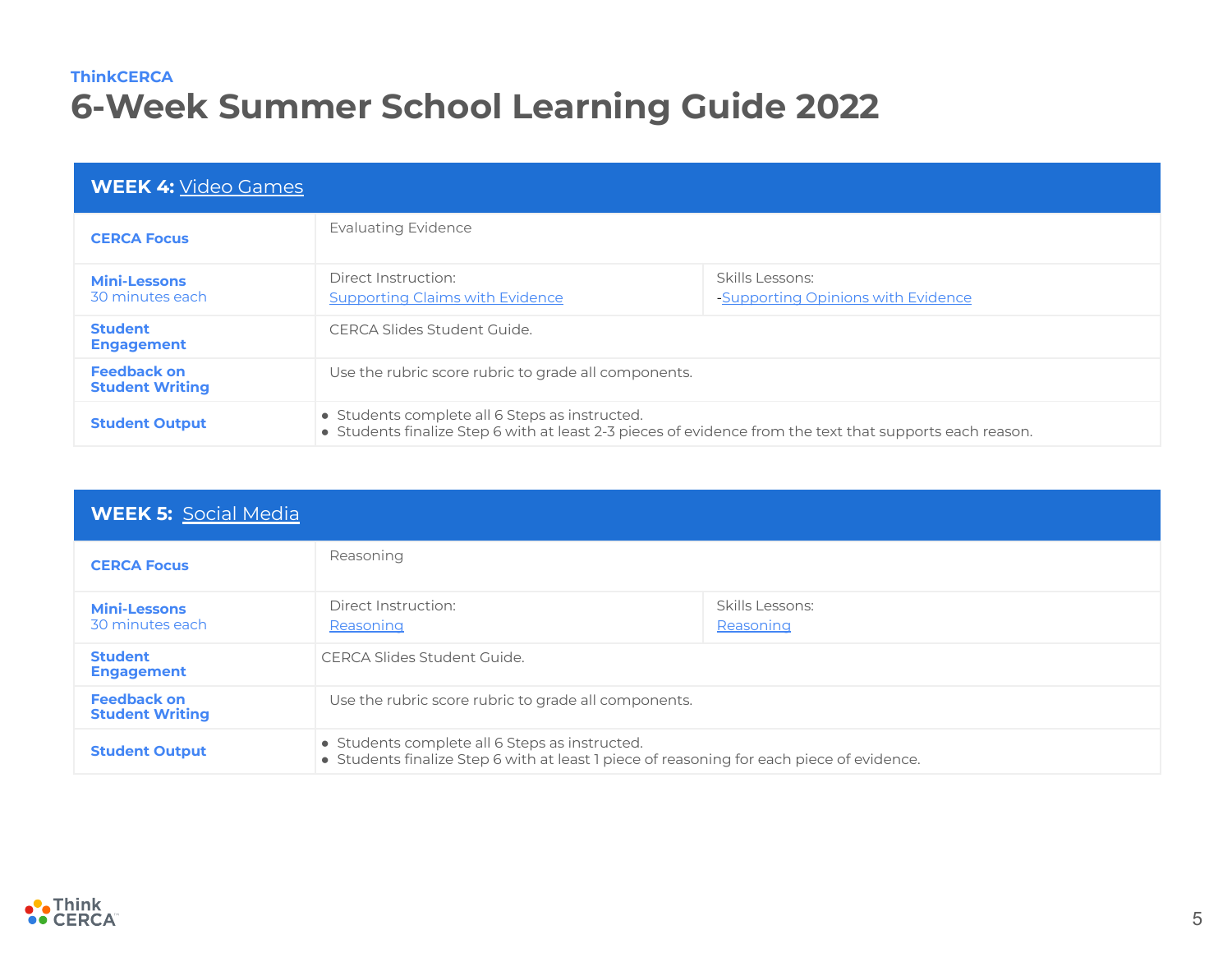| <b>WEEK 6:</b> Celebration Week              |                                                                                                                                                    |                                                                                                      |  |  |
|----------------------------------------------|----------------------------------------------------------------------------------------------------------------------------------------------------|------------------------------------------------------------------------------------------------------|--|--|
| <b>CERCA Focus</b>                           | Introductions, Conclusions, Organization                                                                                                           |                                                                                                      |  |  |
| <b>Mini-Lessons</b><br>30 minutes each       | Direct Instruction:                                                                                                                                | Skills Lessons:<br>-Organizing Arguments<br>-Introductions in Arguments<br>-Conclusions in Arguments |  |  |
| <b>Student</b><br><b>Engagement</b>          | Students prepare a celebration of their essays and poetry by selecting one to share with the whole group or have a<br>friend share with the group. |                                                                                                      |  |  |
| <b>Feedback on</b><br><b>Student Writing</b> | Use the rubric score rubric to grade all components.                                                                                               |                                                                                                      |  |  |
| <b>Student Output</b>                        | • Students complete all 6 Steps as instructed.<br>• Students focus on finalizing Step 6 with a strong introduction and conclusion.                 |                                                                                                      |  |  |

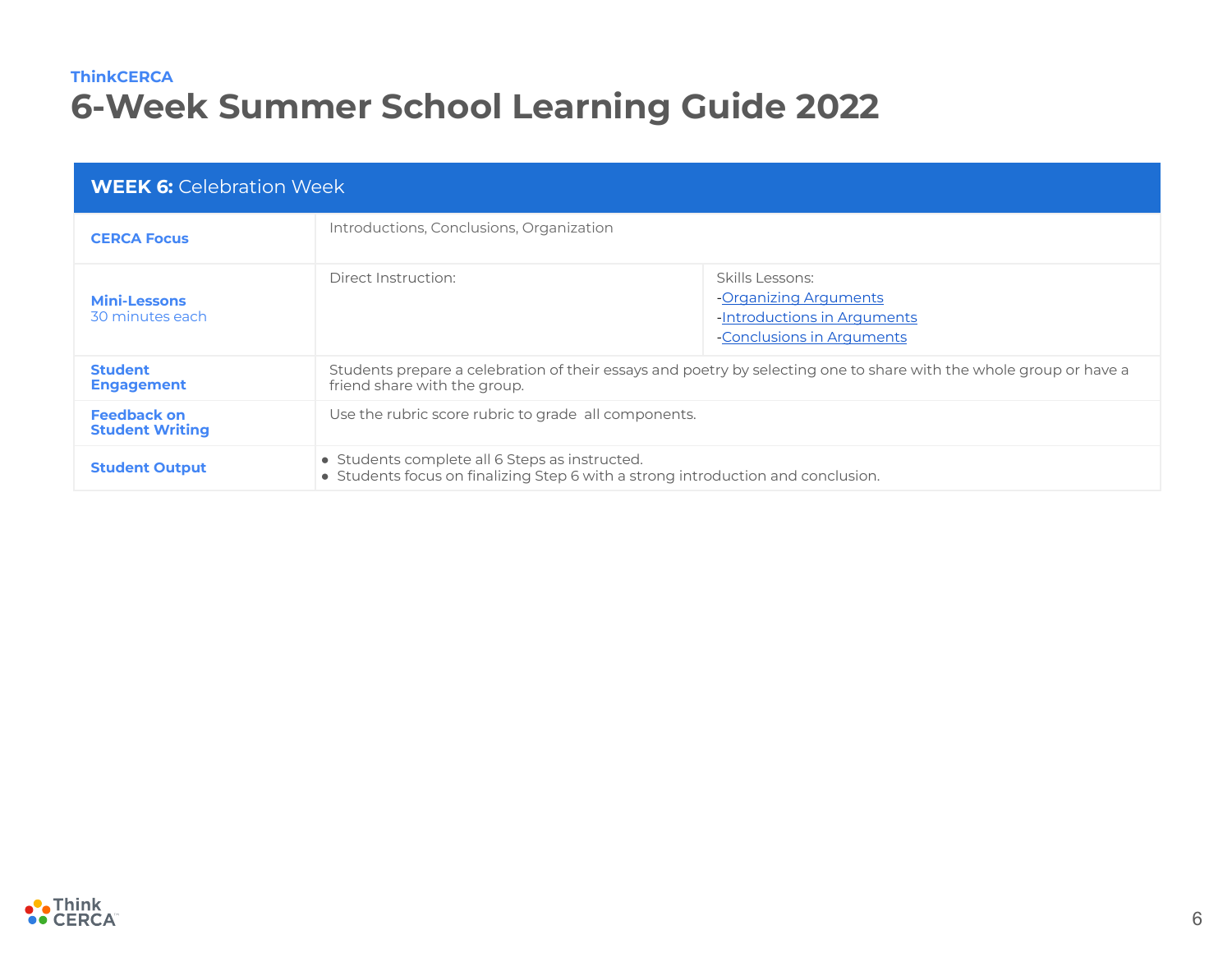## **TEACHER GUIDE Sample Week for a 45-Minute Block Period**

# **Skills Focus:** Close Reading And Writing Lesson + Volume Reading

|                          | <b>Session 1</b><br>45 minutes                                                    | <b>Session 2</b><br>45 minutes                                                     | <b>Session 3</b><br>45 minutes                                                                            | <b>Session 4</b><br>45 minutes                                         | <b>Session 5</b><br>45 minutes                                                  |
|--------------------------|-----------------------------------------------------------------------------------|------------------------------------------------------------------------------------|-----------------------------------------------------------------------------------------------------------|------------------------------------------------------------------------|---------------------------------------------------------------------------------|
| <b>ONLINE</b><br>LATFORM | • Goal Setting<br>• Direct instruction<br>Lesson<br>• Check Your<br>Comprehension | • Overview and<br>Connect<br>• Vocabulary and<br>Foundational<br>Literacy Routines | • Close Reading<br>• Shared Reading<br>• Multiple Choice<br>• Highlighting and<br>Annotating              | • Summarizing<br>• Planning                                            | • Final Drafting<br>• Conferencing<br>• Skills Lessons<br>• Goal Reflection     |
| OFFLINE<br>DENT          | • Goal Setting<br>• Cornell Notes                                                 | • Finding Purpose for<br>Learning<br>• Think-Pair-Share                            | • Read w/SEL-focused<br>Pause and Reflect<br>(Optional)<br>• Test-Prep Strategy:<br>Prediction (Optional) | • Pre-Writing<br>Discussion (Optional)<br>• Peer Editing<br>(Optional) | • Discussion Routines<br>(Optional)<br>• Informed Action<br>Routines (Optional) |

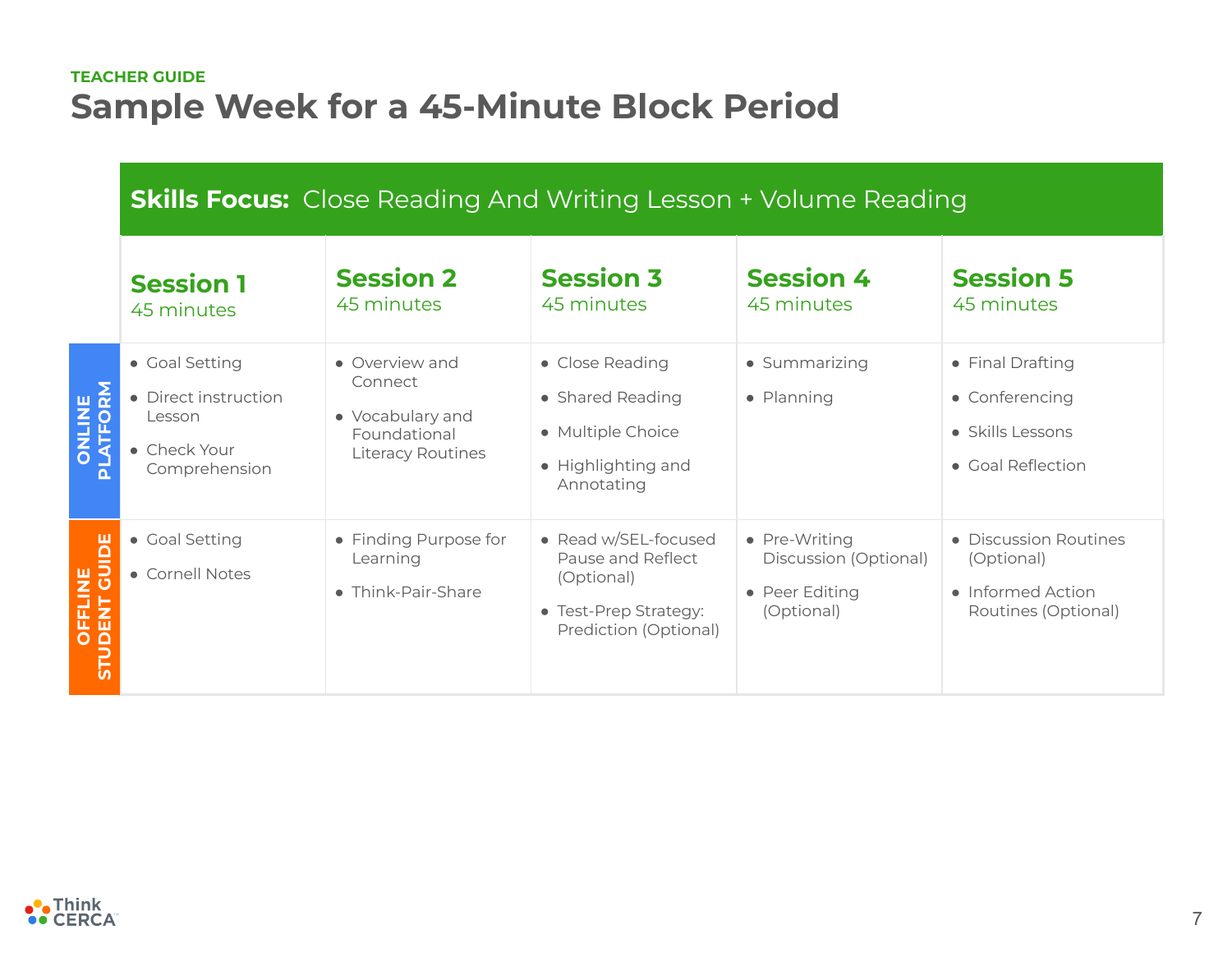# **TEACHER GUIDE Sample Week for a 90-Minute Block Period**

# **Skills Focus:** Close Reading And Writing Lesson + Volume Reading

|                                      | <b>Session 1</b><br>90 minutes                                                                                                                                          | <b>Session 2</b><br>90 minutes                                                               | <b>Session 3</b><br>90 minutes                                                          | <b>Session 4</b><br>90 minutes                                                         | <b>Session 5</b><br>90 minutes                                                                      |
|--------------------------------------|-------------------------------------------------------------------------------------------------------------------------------------------------------------------------|----------------------------------------------------------------------------------------------|-----------------------------------------------------------------------------------------|----------------------------------------------------------------------------------------|-----------------------------------------------------------------------------------------------------|
| <b>ATFORM</b><br>군<br><b>JAITINC</b> | • Goal Setting<br>• Direct instruction<br>Lesson<br>• Check your<br>Comprehension<br>• Overview and<br>Connect<br>• Vocabulary and<br>Foundational<br>Literacy Routines | • Close Reading<br>• Shared Reading<br>• Multiple Choice<br>• Highlighting and<br>Annotating | • Summarizing<br>• Planning<br>• Peer Collaboration<br>• Additional Reading<br>Practice | • Final Drafting<br>• Conferencing<br>• Silent Sustained<br>Reading<br>• Skills Lesson | • Final Drafting<br>• Conferencing<br>• Discussion<br>• Reading Skills Practice/<br>• Catch-Up Time |
| GUIDE<br>OFFLINE<br><b>STUDENT</b>   | • Goal Setting<br>• Cornell Notes<br>• Finding Purpose for<br>Learning<br>• Think-Pair-Share                                                                            | • Read w/SEL<br>(Optional)<br>• Test-Prep Strategy:<br>Prediction (Optional)                 | • Pre-Writing<br>Discussion (Optional)<br>• Peer Editing<br>(Optional)                  | • Inquiry to Research<br>(Optional)                                                    | • Discussion Routines<br>(Optional)<br>• Informed Action<br>(Optional)                              |